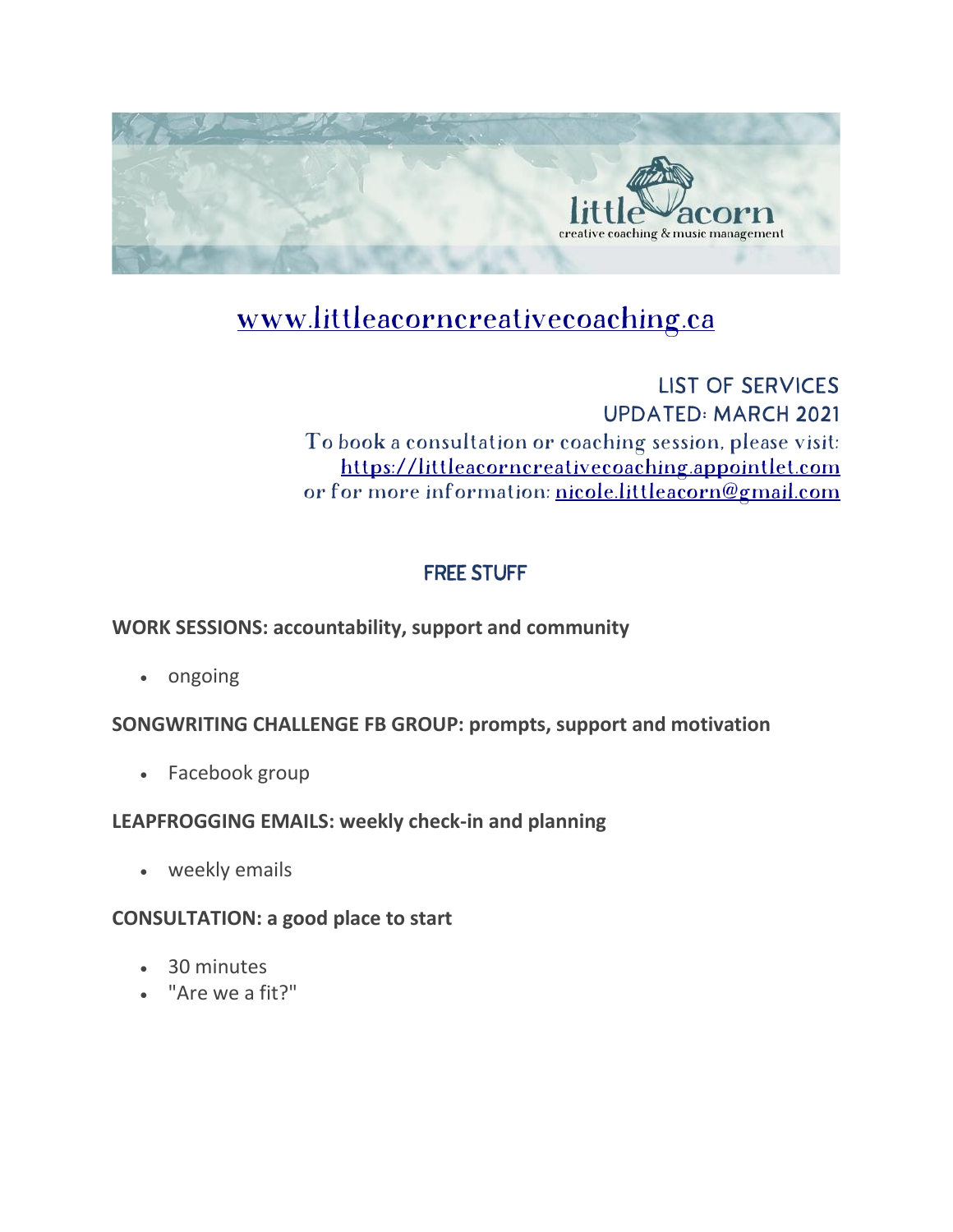### **COACHING**

#### **CONSULTATION: a good place to start**

Are we a fit?

- 30 minutes
- **free**

### **PUTTERING SESSION: an affordable little coaching option**

An affordable, almost-hour of whatever you want to talk about!

- 50 minutes
- **\$50**

#### **COACHING AND PLANNING: the next best steps... right now**

Untangling the overwhelm and making a plan for the next best steps... right now.

- 90 minutes
- **\$150**
- 3, monthly, paid in advance: **\$410**
- 6, monthly, paid in advance: **\$725**

#### **BIG PICTURE VISIONING: a sustainable, longer term plan**

Where you are, where you want to be, and a long vision plan to get there.

- 3 hours with breaks
- **\$325**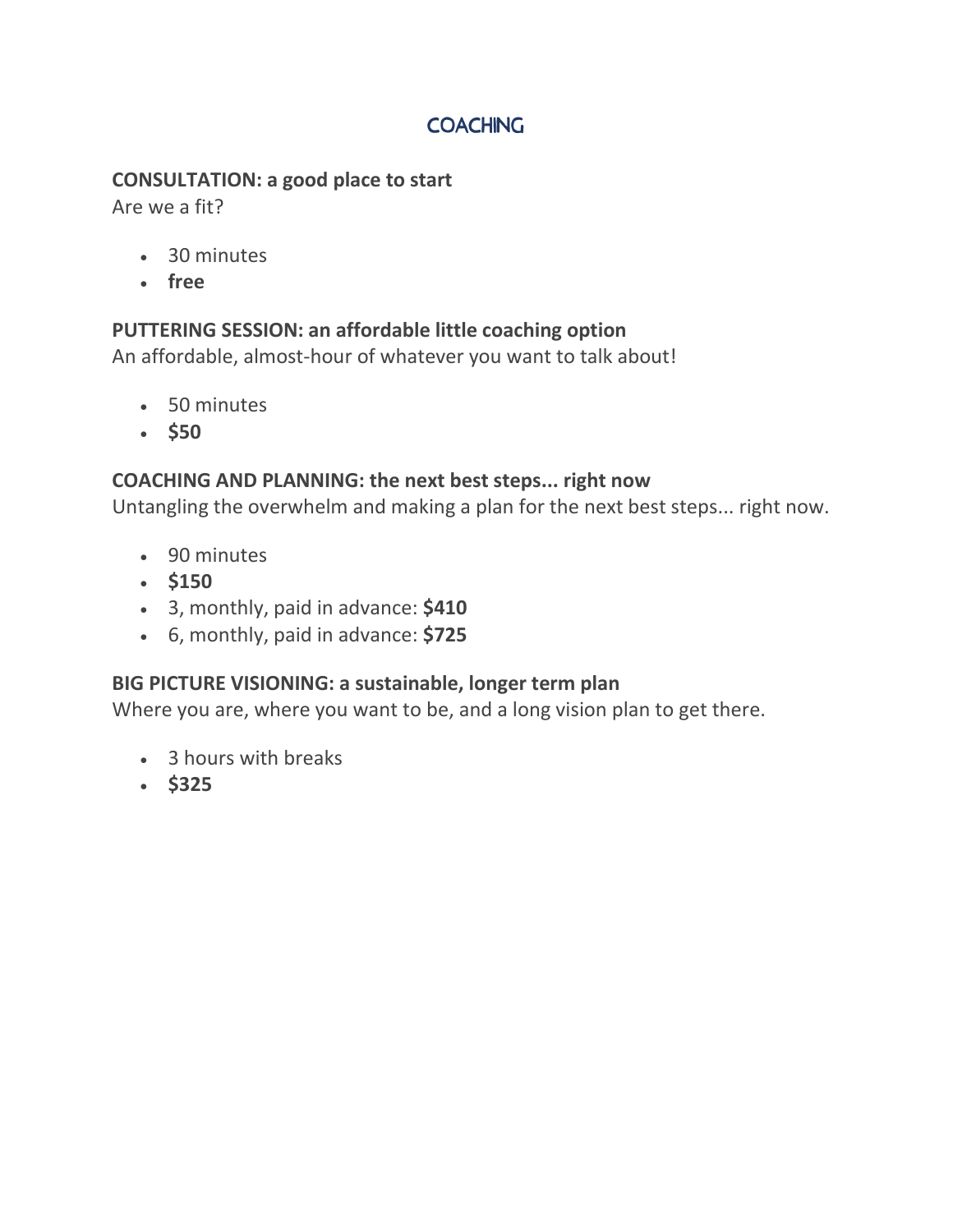# **PACKAGES**

### **ALL-IN: Seedling (3 months of support and group coaching)**

All-in, focused coaching package combining many tools of support, including oneon-one and group coaching sessions.

- 3 months
- **\$1100**

### **ALL-IN: SeedlingPLUS (3 months of support, group coaching and more)**

All-in, deeper-dive coaching package combining many tools of support, including one-on-one and group coaching sessions.

- 3 months
- **\$1500**

# **ALL-IN: Sapling (6 months of support and group coaching)**

All-in, focused coaching package combining many tools of support, including oneon-one and group coaching sessions.

- 6 months
- **\$1900**

# **ALL-IN: SaplingPLUS (6 months of support, group coaching and more)**

All-in, deeper-dive focused coaching package combining many tools of support, including one-on-one and group coaching sessions.

- 6 months
- **\$2600**